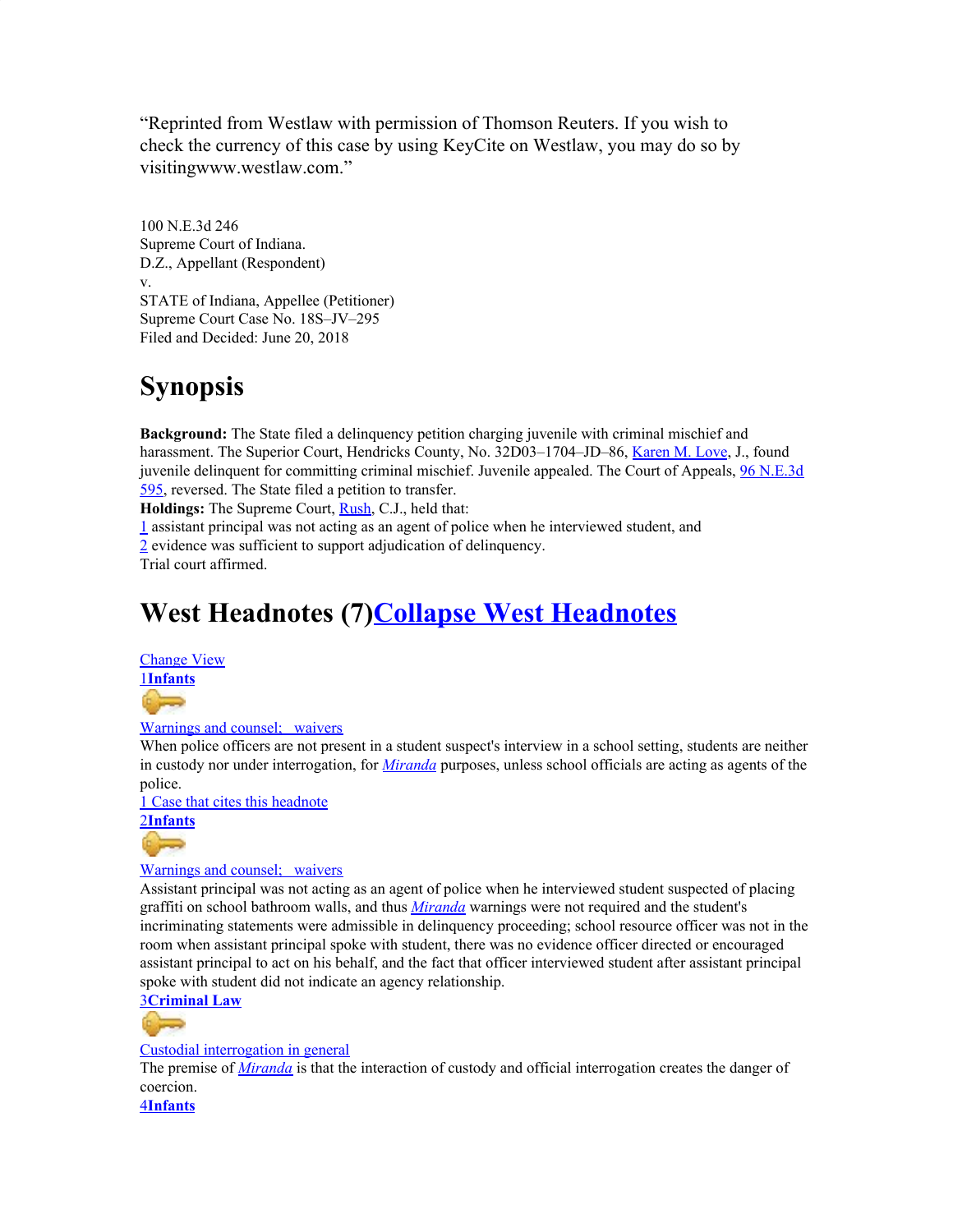

### [Documentary](https://1.next.westlaw.com/Browse/Home/KeyNumber/211k2935/View.html?docGuid=I43984d1074fe11e8b29df1bcacd7c41c&originationContext=document&transitionType=DocumentItem&contextData=(sc.Default)) evidence and reports

The trial court's admission of three photographs, which were pulled from the school's surveillance system, which depicted student outside of the graffitied bathrooms, was harmless, even though the photographs violated the best evidence rule as the original surveillance videotape was not preserved, during juvenile delinquency proceeding; school resource officer and assistant principal testified without objection that they independently watched the surveillance videotape and saw that, for two of the bathrooms, juvenile was the only person to go into both of them when they were graffitied, and the testimony was consistent with juvenile's confession. Ind. R. [Evid.](https://1.next.westlaw.com/Link/Document/FullText?findType=L&pubNum=1007004&cite=INSREVR1002&originatingDoc=I43984d1074fe11e8b29df1bcacd7c41c&refType=LQ&originationContext=document&transitionType=DocumentItem&contextData=(sc.Default)) 1002.

[5](https://1.next.westlaw.com/Document/I43984d1074fe11e8b29df1bcacd7c41c/View/FullText.html?listSource=RelatedInfo&transitionType=Default&contextData=(sc.Default)#co_anchor_B52044772377)**[Infants](https://1.next.westlaw.com/Browse/Home/KeyNumber/211/View.html?docGuid=I43984d1074fe11e8b29df1bcacd7c41c&originationContext=document&transitionType=DocumentItem&contextData=(sc.Default))**



### **[Photographs](https://1.next.westlaw.com/Browse/Home/KeyNumber/211k2626(10)/View.html?docGuid=I43984d1074fe11e8b29df1bcacd7c41c&originationContext=document&transitionType=DocumentItem&contextData=(sc.Default))**

The State laid a proper foundation for admission of five photographs depicting the graffiti in school bathroom, in juvenile delinquency proceeding, where assistant principal, who had seen the graffiti, testified and identified the graffiti in each photograph.

[6](https://1.next.westlaw.com/Document/I43984d1074fe11e8b29df1bcacd7c41c/View/FullText.html?listSource=RelatedInfo&transitionType=Default&contextData=(sc.Default)#co_anchor_B62044772377)**[Infants](https://1.next.westlaw.com/Browse/Home/KeyNumber/211/View.html?docGuid=I43984d1074fe11e8b29df1bcacd7c41c&originationContext=document&transitionType=DocumentItem&contextData=(sc.Default))**



### Particular Offenses, [Violations,](https://1.next.westlaw.com/Browse/Home/KeyNumber/211k2640/View.html?docGuid=I43984d1074fe11e8b29df1bcacd7c41c&originationContext=document&transitionType=DocumentItem&contextData=(sc.Default)) or Defenses

Evidence was sufficient to support adjudication of delinquency based on the commission of criminal mischief; evidence showed there were five instances of graffiti, for two of them, juvenile was the only person who entered the bathrooms when the graffiti occurred, and juvenile remorsefully admitted that he knew doing the graffiti was wrong.

[7](https://1.next.westlaw.com/Document/I43984d1074fe11e8b29df1bcacd7c41c/View/FullText.html?listSource=RelatedInfo&transitionType=Default&contextData=(sc.Default)#co_anchor_B72044772377)**[Infants](https://1.next.westlaw.com/Browse/Home/KeyNumber/211/View.html?docGuid=I43984d1074fe11e8b29df1bcacd7c41c&originationContext=document&transitionType=DocumentItem&contextData=(sc.Default))**

G F

### [Presumptions,](https://1.next.westlaw.com/Browse/Home/KeyNumber/211k2910/View.html?docGuid=I43984d1074fe11e8b29df1bcacd7c41c&originationContext=document&transitionType=DocumentItem&contextData=(sc.Default)) inferences, and burden of proof

Under the Supreme Court's standard of review, the Court examines only the probative evidence and reasonable inferences that support the delinquency adjudication.

\*247 Appeal from the Hendricks Superior Court, No. 32D03–1704–JD–86, The Honorable [Karen](https://1.next.westlaw.com/Link/Document/FullText?findType=h&pubNum=176284&cite=0331162701&originatingDoc=I43984d1074fe11e8b29df1bcacd7c41c&refType=RQ&originationContext=document&transitionType=DocumentItem&contextData=(sc.Default)) M. Love, Judge

On Petition to Transfer from the Indiana Court of Appeals, No. 32A05–1708–JV–1907

### **Attorneys and Law Firms**

ATTORNEY FOR APPELLANT: *[Jeffery](https://1.next.westlaw.com/Link/Document/FullText?findType=h&pubNum=176284&cite=0498707399&originatingDoc=I43984d1074fe11e8b29df1bcacd7c41c&refType=RQ&originationContext=document&transitionType=DocumentItem&contextData=(sc.Default)) A. Earl*, Law Offices of Lewis & Earl, Danville, Indiana ATTORNEYS FOR APPELLEE: [Curtis](https://1.next.westlaw.com/Link/Document/FullText?findType=h&pubNum=176284&cite=0283204401&originatingDoc=I43984d1074fe11e8b29df1bcacd7c41c&refType=RQ&originationContext=document&transitionType=DocumentItem&contextData=(sc.Default)) T. Hill, Jr., Attorney General of Indiana, Ellen H. [Meilaender](https://1.next.westlaw.com/Link/Document/FullText?findType=h&pubNum=176284&cite=0464291601&originatingDoc=I43984d1074fe11e8b29df1bcacd7c41c&refType=RQ&originationContext=document&transitionType=DocumentItem&contextData=(sc.Default)), Supervising Deputy Attorney General, Indianapolis, Indiana

ATTORNEY FOR AMICUS CURIAE, INDIANA SCHOOL BOARDS ASSOCIATION: [Kent](https://1.next.westlaw.com/Link/Document/FullText?findType=h&pubNum=176284&cite=0243115001&originatingDoc=I43984d1074fe11e8b29df1bcacd7c41c&refType=RQ&originationContext=document&transitionType=DocumentItem&contextData=(sc.Default)) M. [Frandsen,](https://1.next.westlaw.com/Link/Document/FullText?findType=h&pubNum=176284&cite=0243115001&originatingDoc=I43984d1074fe11e8b29df1bcacd7c41c&refType=RQ&originationContext=document&transitionType=DocumentItem&contextData=(sc.Default)) Parr Richey Frandsen Patterson Kruse LLP, Lebanon, Indiana

ATTORNEYS FOR AMICI CURIAE, JUVENILE LAW CENTER; BARTO N CHILD LAW AND POLICY CENTER; EMORY LAW SCHOOL; CENTER FOR CHILDREN'S LAW AND POLICY; CENTER ON WRONGFUL CONVICTIONS OF YOUTH; AND PAUL [HOLLAND](https://1.next.westlaw.com/Link/Document/FullText?findType=h&pubNum=176284&cite=0436103301&originatingDoc=I43984d1074fe11e8b29df1bcacd7c41c&refType=RQ&originationContext=document&transitionType=DocumentItem&contextData=(sc.Default)): Amy E. [Karozos](https://1.next.westlaw.com/Link/Document/FullText?findType=h&pubNum=176284&cite=0285623601&originatingDoc=I43984d1074fe11e8b29df1bcacd7c41c&refType=RQ&originationContext=document&transitionType=DocumentItem&contextData=(sc.Default)), Greenwood, Indiana, Marsha L. Levick, Juvenile Law Center, Philadelphia, Pennsylvania

# **Opinion**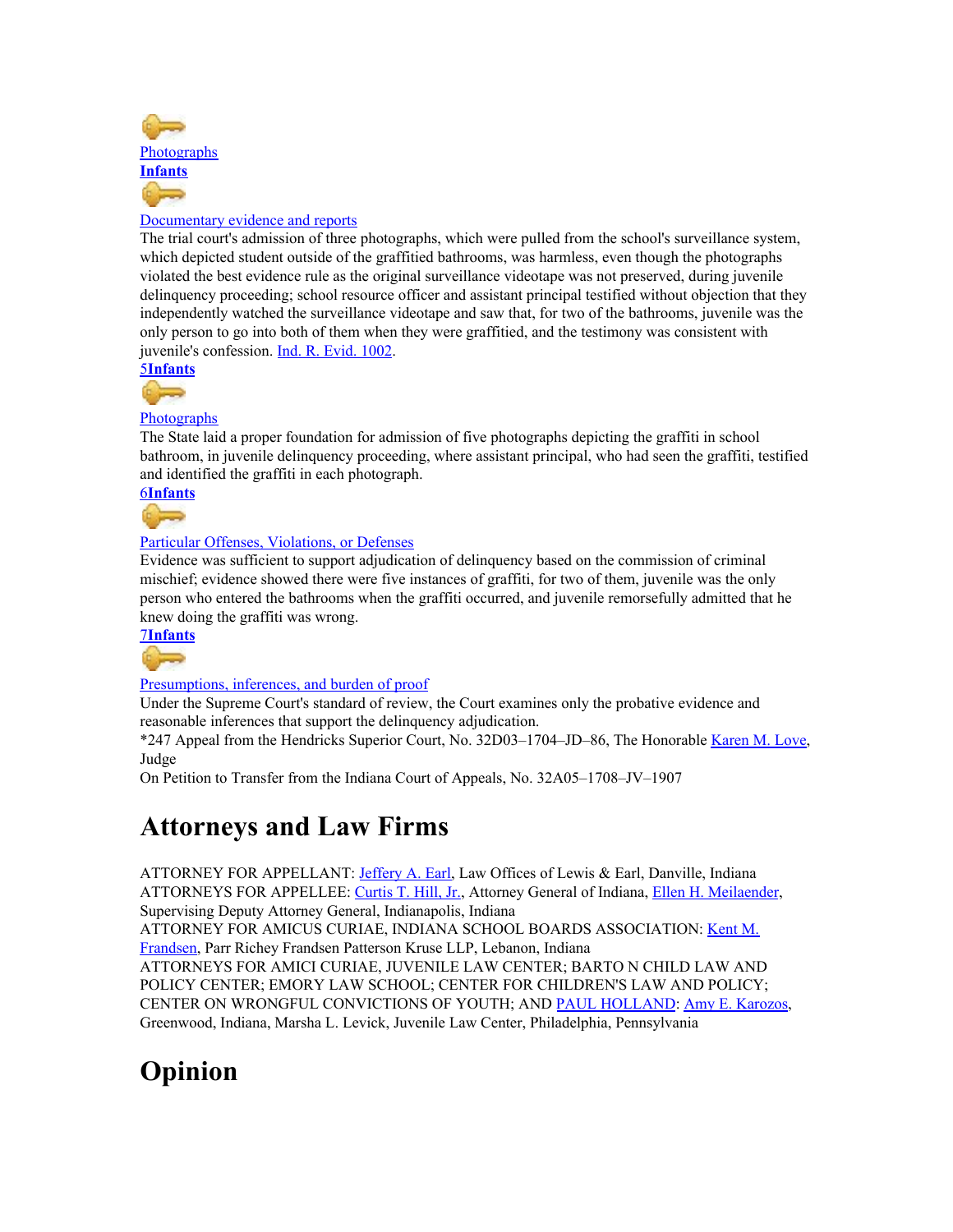#### [Rush](https://1.next.westlaw.com/Link/Document/FullText?findType=h&pubNum=176284&cite=0331179501&originatingDoc=I43984d1074fe11e8b29df1bcacd7c41c&refType=RQ&originationContext=document&transitionType=DocumentItem&contextData=(sc.Default)), Chief Justice.

As today's companion opinion *[B.A.](https://1.next.westlaw.com/Link/Document/FullText?findType=Y&serNum=2044772010&pubNum=0004031&originatingDoc=I43984d1074fe11e8b29df1bcacd7c41c&refType=RP&originationContext=document&transitionType=DocumentItem&contextData=(sc.Default))* holds, *Miranda* warnings protect students—no less than adults at a school—when police place them under custodial interrogation. Custodial interrogation, though, requires police involvement. So when school officials alone meet with students, a clear rule governs: *Miranda* warnings are not required.

Here, only an assistant principal interviewed D.Z., so *Miranda* warnings were not required. We also find no reversible evidentiary error and that sufficient evidence supports D.Z.'s criminal-mischief adjudication, so we affirm the juvenile court.

### **Facts and Procedural History**

In early March 2017, sexual graffiti on boys-bathroom walls at Brownsburg High School prompted a school investigation. Assistant Principal Demetrius Dowler soon enlisted school resource officer Nathan Flynn's help finding a suspect. From surveillance video, they pinpointed seventeen-year-old D.Z. Assistant Principal Dowler called D.Z. into his office for a closed-door discussion. With only the two of them in the room, Dowler detailed his investigation and said that he knew D.Z. was the culprit. D.Z. remorsefully responded that he didn't know why he did it, that he knew it was wrong, and that he didn't have anything against the girls named in the graffiti.

Assistant Principal Dowler suspended D.Z. for five days and told Officer Flynn of D.Z.'s confession. Flynn then went into Dowler's office to talk to D.Z., who again confessed. At the end of that conversation, Flynn told D.Z. that he was being charged with a crime.

The next month, the State filed a delinquency petition alleging that D.Z. committed criminal mischief and harassment. At the factfinding hearing, the parties agreed that D.Z.'s incriminating statements to Officer Flynn should be suppressed since D.Z. was never Mirandized. But they disagreed \*248 about the earlier statements to Assistant Principal Dowler. The juvenile court admitted them over D.Z.'s objection. At the end of the hearing, the court found that the State failed to prove harassment, but that D.Z. had committed criminal mischief, a Class B misdemeanor if committed by an adult.

D.Z. appealed, challenging (1) the admission of his statements to Assistant Principal Dowler, (2) the admission of photos pulled from surveillance video, (3) the admission of photos of the graffiti, and (4) the sufficiency of the evidence supporting the criminal-mischief finding.

The Court of Appeals reversed in a split opinion, addressing only the admission of D.Z.'s incriminating statements to Assistant Principal Dowler. *D.Z. v. [State](https://1.next.westlaw.com/Link/Document/FullText?findType=Y&serNum=2043870418&pubNum=0007902&originatingDoc=I43984d1074fe11e8b29df1bcacd7c41c&refType=RP&fi=co_pp_sp_7902_599&originationContext=document&transitionType=DocumentItem&contextData=(sc.Default)#co_pp_sp_7902_599)*, 96 N.E.3d 595, [599–603](https://1.next.westlaw.com/Link/Document/FullText?findType=Y&serNum=2043870418&pubNum=0007902&originatingDoc=I43984d1074fe11e8b29df1bcacd7c41c&refType=RP&fi=co_pp_sp_7902_599&originationContext=document&transitionType=DocumentItem&contextData=(sc.Default)#co_pp_sp_7902_599) (Ind. Ct. App. 2018). The majority first described a modern school-discipline focus on criminal charges—a point that Judge Baker emphasized in a separate concurrence. *[Id.](https://1.next.westlaw.com/Link/Document/FullText?findType=Y&serNum=2043870418&pubNum=0007902&originatingDoc=I43984d1074fe11e8b29df1bcacd7c41c&refType=RP&fi=co_pp_sp_7902_599&originationContext=document&transitionType=DocumentItem&contextData=(sc.Default)#co_pp_sp_7902_599)* at [599–602](https://1.next.westlaw.com/Link/Document/FullText?findType=Y&serNum=2043870418&pubNum=0007902&originatingDoc=I43984d1074fe11e8b29df1bcacd7c41c&refType=RP&fi=co_pp_sp_7902_599&originationContext=document&transitionType=DocumentItem&contextData=(sc.Default)#co_pp_sp_7902_599) (majority opinion); [604](https://1.next.westlaw.com/Link/Document/FullText?findType=Y&serNum=2043870418&originatingDoc=I43984d1074fe11e8b29df1bcacd7c41c&refType=RP&originationContext=document&transitionType=DocumentItem&contextData=(sc.Default)) (Baker, J., concurring). It then found that the statements should have been suppressed because D.Z. was under custodial interrogation. *[Id.](https://1.next.westlaw.com/Link/Document/FullText?findType=Y&serNum=2043870418&pubNum=0007902&originatingDoc=I43984d1074fe11e8b29df1bcacd7c41c&refType=RP&fi=co_pp_sp_7902_602&originationContext=document&transitionType=DocumentItem&contextData=(sc.Default)#co_pp_sp_7902_602)* at [602](https://1.next.westlaw.com/Link/Document/FullText?findType=Y&serNum=2043870418&pubNum=0007902&originatingDoc=I43984d1074fe11e8b29df1bcacd7c41c&refType=RP&fi=co_pp_sp_7902_602&originationContext=document&transitionType=DocumentItem&contextData=(sc.Default)#co_pp_sp_7902_602) (majority opinion).

Judge Brown dissented. *[Id.](https://1.next.westlaw.com/Link/Document/FullText?findType=Y&serNum=2043870418&pubNum=0007902&originatingDoc=I43984d1074fe11e8b29df1bcacd7c41c&refType=RP&fi=co_pp_sp_7902_604&originationContext=document&transitionType=DocumentItem&contextData=(sc.Default)#co_pp_sp_7902_604)* at [604–06](https://1.next.westlaw.com/Link/Document/FullText?findType=Y&serNum=2043870418&pubNum=0007902&originatingDoc=I43984d1074fe11e8b29df1bcacd7c41c&refType=RP&fi=co_pp_sp_7902_604&originationContext=document&transitionType=DocumentItem&contextData=(sc.Default)#co_pp_sp_7902_604) (Brown, J., dissenting). She would have affirmed because Officer Flynn was not present for D.Z.'s interview with Dowler and because no evidence showed that Dowler was an agent of the police. *[Id.](https://1.next.westlaw.com/Link/Document/FullText?findType=Y&serNum=2043870418&pubNum=0007902&originatingDoc=I43984d1074fe11e8b29df1bcacd7c41c&refType=RP&originationContext=document&transitionType=DocumentItem&contextData=(sc.Default))*

We granted the State's petition to transfer, vacating the Court of Appeals opinion. Ind. [Appellate](https://1.next.westlaw.com/Link/Document/FullText?findType=L&pubNum=1007025&cite=INSRAPR58&originatingDoc=I43984d1074fe11e8b29df1bcacd7c41c&refType=LQ&originationContext=document&transitionType=DocumentItem&contextData=(sc.Default)) Rule [58\(A\).](https://1.next.westlaw.com/Link/Document/FullText?findType=L&pubNum=1007025&cite=INSRAPR58&originatingDoc=I43984d1074fe11e8b29df1bcacd7c41c&refType=LQ&originationContext=document&transitionType=DocumentItem&contextData=(sc.Default))

### **Standard of Review**

Whether D.Z. was under custodial interrogation is an issue of law reviewed de novo. *See B.A. v. [State](https://1.next.westlaw.com/Link/Document/FullText?findType=Y&serNum=2044772010&pubNum=0000999&originatingDoc=I43984d1074fe11e8b29df1bcacd7c41c&refType=RP&originationContext=document&transitionType=DocumentItem&contextData=(sc.Default))*, [No.](https://1.next.westlaw.com/Link/Document/FullText?findType=Y&serNum=2044772010&pubNum=0000999&originatingDoc=I43984d1074fe11e8b29df1bcacd7c41c&refType=RP&originationContext=document&transitionType=DocumentItem&contextData=(sc.Default)) [49S02-1709-JV-567,](https://1.next.westlaw.com/Link/Document/FullText?findType=Y&serNum=2044772010&pubNum=0000999&originatingDoc=I43984d1074fe11e8b29df1bcacd7c41c&refType=RP&originationContext=document&transitionType=DocumentItem&contextData=(sc.Default)) — N.E.3d — , slip op. at 4, 2018 WL 3045662 (Ind. June 20, 2018). That issue dictates whether the juvenile court abused its discretion in admitting D.Z.'s statements to Assistant Principal Dowler. *See [id.](https://1.next.westlaw.com/Link/Document/FullText?findType=Y&serNum=2044772010&pubNum=0007902&originatingDoc=I43984d1074fe11e8b29df1bcacd7c41c&refType=RP&originationContext=document&transitionType=DocumentItem&contextData=(sc.Default))*

**Discussion and Decision**

### **I. D.Z. was not under custodial interrogation.**

In today's companion opinion *B.A. v. [State](https://1.next.westlaw.com/Link/Document/FullText?findType=Y&serNum=2044772010&pubNum=0004031&originatingDoc=I43984d1074fe11e8b29df1bcacd7c41c&refType=RP&originationContext=document&transitionType=DocumentItem&contextData=(sc.Default))*, we explore how *Miranda* and its custodial interrogation test apply in today's schools.  $B.A.,$  $B.A.,$  slip op. at  $5-11,$  —– [N.E.3d](https://1.next.westlaw.com/Link/Document/FullText?findType=Y&serNum=2044772010&pubNum=0004031&originatingDoc=I43984d1074fe11e8b29df1bcacd7c41c&refType=RP&originationContext=document&transitionType=DocumentItem&contextData=(sc.Default)) at ——–––––. As we explain there, when police officers are present at and involved in a suspect's interview, the custody and interrogation analyses are fact-specific and can result in close calls.  $Id$ . at  $9-11$ , — [N.E.3d](https://1.next.westlaw.com/Link/Document/FullText?findType=Y&serNum=2044772010&originatingDoc=I43984d1074fe11e8b29df1bcacd7c41c&refType=RP&originationContext=document&transitionType=DocumentItem&contextData=(sc.Default)) at —— –

[1B](https://1.next.westlaw.com/Document/I43984d1074fe11e8b29df1bcacd7c41c/View/FullText.html?listSource=RelatedInfo&transitionType=Default&contextData=(sc.Default)#co_anchor_F12044772377)ut when police officers aren't present, a clear rule applies: students are neither in custody nor under interrogation, unless school officials are acting as agents of the police. *[Id.](https://1.next.westlaw.com/Link/Document/FullText?findType=Y&serNum=2044772010&pubNum=0007902&originatingDoc=I43984d1074fe11e8b29df1bcacd7c41c&refType=RP&originationContext=document&transitionType=DocumentItem&contextData=(sc.Default))*; *see also [Ritchie](https://1.next.westlaw.com/Link/Document/FullText?findType=Y&serNum=2013950565&pubNum=0000578&originatingDoc=I43984d1074fe11e8b29df1bcacd7c41c&refType=RP&fi=co_pp_sp_578_717&originationContext=document&transitionType=DocumentItem&contextData=(sc.Default)#co_pp_sp_578_717) v. State*, [875](https://1.next.westlaw.com/Link/Document/FullText?findType=Y&serNum=2013950565&pubNum=0000578&originatingDoc=I43984d1074fe11e8b29df1bcacd7c41c&refType=RP&fi=co_pp_sp_578_717&originationContext=document&transitionType=DocumentItem&contextData=(sc.Default)#co_pp_sp_578_717) [N.E.2d](https://1.next.westlaw.com/Link/Document/FullText?findType=Y&serNum=2013950565&pubNum=0000578&originatingDoc=I43984d1074fe11e8b29df1bcacd7c41c&refType=RP&fi=co_pp_sp_578_717&originationContext=document&transitionType=DocumentItem&contextData=(sc.Default)#co_pp_sp_578_717) 706, 717 (Ind. 2007) ("[C]ivilians conducting their own investigation need not give *Miranda* warnings.").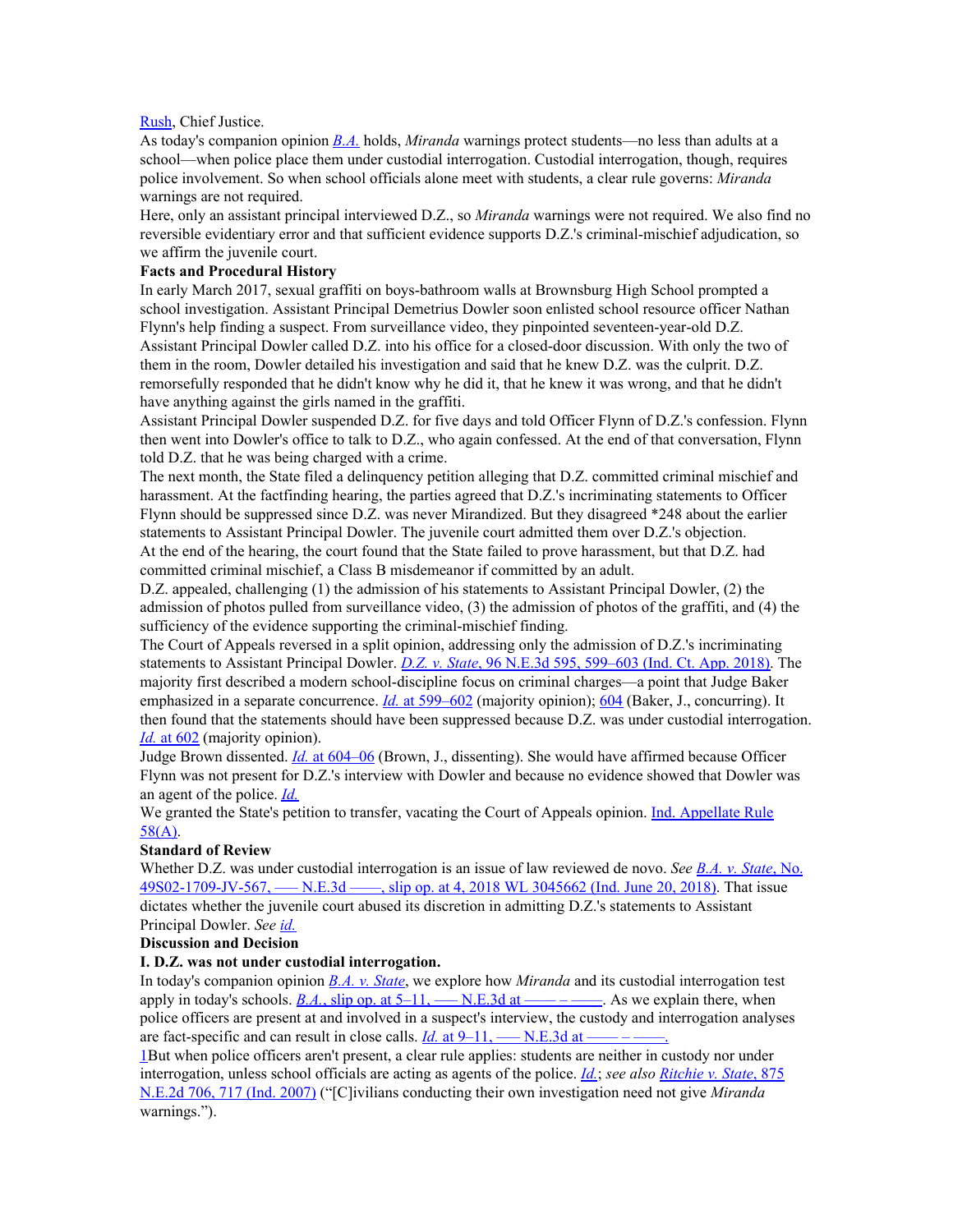[2H](https://1.next.westlaw.com/Document/I43984d1074fe11e8b29df1bcacd7c41c/View/FullText.html?listSource=RelatedInfo&transitionType=Default&contextData=(sc.Default)#co_anchor_F22044772377)ere, unlike in *[B.A.](https://1.next.westlaw.com/Link/Document/FullText?findType=Y&serNum=2044772010&pubNum=0004031&originatingDoc=I43984d1074fe11e8b29df1bcacd7c41c&refType=RP&originationContext=document&transitionType=DocumentItem&contextData=(sc.Default))*, the clear rule governs; Officer Flynn was not in the room when Assistant Principal Dowler talked with D.Z. So D.Z. was entitled to *Miranda* warnings only if Dowler was an agent of the police. *See [Sears](https://1.next.westlaw.com/Link/Document/FullText?findType=Y&serNum=1996154991&pubNum=0000578&originatingDoc=I43984d1074fe11e8b29df1bcacd7c41c&refType=RP&fi=co_pp_sp_578_668&originationContext=document&transitionType=DocumentItem&contextData=(sc.Default)#co_pp_sp_578_668) v. State*, 668 [N.E.2d](https://1.next.westlaw.com/Link/Document/FullText?findType=Y&serNum=1996154991&pubNum=0000578&originatingDoc=I43984d1074fe11e8b29df1bcacd7c41c&refType=RP&fi=co_pp_sp_578_668&originationContext=document&transitionType=DocumentItem&contextData=(sc.Default)#co_pp_sp_578_668) 662, 668 (Ind. 1996) ("The police ... cannot avoid their duty under *Miranda* by attempting to have someone act as their agent in order to bypass the *Miranda* requirements."), *overruled on other grounds by [Scisney](https://1.next.westlaw.com/Link/Document/FullText?findType=Y&serNum=1998226921&pubNum=0000578&originatingDoc=I43984d1074fe11e8b29df1bcacd7c41c&refType=RP&fi=co_pp_sp_578_848&originationContext=document&transitionType=DocumentItem&contextData=(sc.Default)#co_pp_sp_578_848) v. State*, 701 N.E.2d 847, [848–49](https://1.next.westlaw.com/Link/Document/FullText?findType=Y&serNum=1998226921&pubNum=0000578&originatingDoc=I43984d1074fe11e8b29df1bcacd7c41c&refType=RP&fi=co_pp_sp_578_848&originationContext=document&transitionType=DocumentItem&contextData=(sc.Default)#co_pp_sp_578_848) (Ind. 1998).

"There must be some evidence of an agency relationship" before we can find one. *[Sears](https://1.next.westlaw.com/Link/Document/FullText?findType=Y&serNum=1996154991&pubNum=0000578&originatingDoc=I43984d1074fe11e8b29df1bcacd7c41c&refType=RP&fi=co_pp_sp_578_669&originationContext=document&transitionType=DocumentItem&contextData=(sc.Default)#co_pp_sp_578_669)*, 668 [N.E.2d](https://1.next.westlaw.com/Link/Document/FullText?findType=Y&serNum=1996154991&pubNum=0000578&originatingDoc=I43984d1074fe11e8b29df1bcacd7c41c&refType=RP&fi=co_pp_sp_578_669&originationContext=document&transitionType=DocumentItem&contextData=(sc.Default)#co_pp_sp_578_669) at [669.](https://1.next.westlaw.com/Link/Document/FullText?findType=Y&serNum=1996154991&pubNum=0000578&originatingDoc=I43984d1074fe11e8b29df1bcacd7c41c&refType=RP&fi=co_pp_sp_578_669&originationContext=document&transitionType=DocumentItem&contextData=(sc.Default)#co_pp_sp_578_669) But as Judge Brown explained in her dissent, no evidence suggests that police directed or encouraged Assistant Principal Dowler to act on their behalf. *See* \*249 *[D.Z.](https://1.next.westlaw.com/Link/Document/FullText?findType=Y&serNum=2043870418&pubNum=0007902&originatingDoc=I43984d1074fe11e8b29df1bcacd7c41c&refType=RP&fi=co_pp_sp_7902_604&originationContext=document&transitionType=DocumentItem&contextData=(sc.Default)#co_pp_sp_7902_604)*, 96 N.E.3d at [604–06](https://1.next.westlaw.com/Link/Document/FullText?findType=Y&serNum=2043870418&pubNum=0007902&originatingDoc=I43984d1074fe11e8b29df1bcacd7c41c&refType=RP&fi=co_pp_sp_7902_604&originationContext=document&transitionType=DocumentItem&contextData=(sc.Default)#co_pp_sp_7902_604) (Brown, J., dissenting); *see also [Resnover](https://1.next.westlaw.com/Link/Document/FullText?findType=Y&serNum=1984114442&pubNum=0000578&originatingDoc=I43984d1074fe11e8b29df1bcacd7c41c&refType=RP&fi=co_pp_sp_578_933&originationContext=document&transitionType=DocumentItem&contextData=(sc.Default)#co_pp_sp_578_933) v. State*, 460 [N.E.2d](https://1.next.westlaw.com/Link/Document/FullText?findType=Y&serNum=1984114442&pubNum=0000578&originatingDoc=I43984d1074fe11e8b29df1bcacd7c41c&refType=RP&fi=co_pp_sp_578_933&originationContext=document&transitionType=DocumentItem&contextData=(sc.Default)#co_pp_sp_578_933) 922, 933 (Ind. 1984). Quite the reverse; Dowler asked Officer Flynn—the only officer mentioned in the record—to help with his ongoing school investigation. And while Dowler did share D.Z.'s confession with Officer Flynn, the focus was not on criminal charges but on finding out who was doing the graffiti.

Nor does Officer Flynn's interview with D.Z. show an agency relationship simply because it came on the heels of Dowler's interview. Yes, Officer Flynn knew during his investigation that criminal charges were possible. And he did tell D.Z. at the end of his interview that criminal charges were coming. But that is not enough to show that Dowler's interview was pretextual priming for Officer Flynn's interrogation. *Contra [D.Z.](https://1.next.westlaw.com/Link/Document/FullText?findType=Y&serNum=2043870418&pubNum=0007902&originatingDoc=I43984d1074fe11e8b29df1bcacd7c41c&refType=RP&fi=co_pp_sp_7902_603&originationContext=document&transitionType=DocumentItem&contextData=(sc.Default)#co_pp_sp_7902_603)*, 96 [N.E.3d](https://1.next.westlaw.com/Link/Document/FullText?findType=Y&serNum=2043870418&pubNum=0007902&originatingDoc=I43984d1074fe11e8b29df1bcacd7c41c&refType=RP&fi=co_pp_sp_7902_603&originationContext=document&transitionType=DocumentItem&contextData=(sc.Default)#co_pp_sp_7902_603) at 603.

[3A](https://1.next.westlaw.com/Document/I43984d1074fe11e8b29df1bcacd7c41c/View/FullText.html?listSource=RelatedInfo&transitionType=Default&contextData=(sc.Default)#co_anchor_F32044772377)ssistant Principal Dowler thus was not acting as an agent of the police. But even if he had been, *Miranda* warnings wouldn't be required here. *Miranda*'s premise is that "the interaction of custody and official interrogation" creates the danger of coercion. *Illinois v. [Perkins](https://1.next.westlaw.com/Link/Document/FullText?findType=Y&serNum=1990086731&pubNum=0000708&originatingDoc=I43984d1074fe11e8b29df1bcacd7c41c&refType=RP&originationContext=document&transitionType=DocumentItem&contextData=(sc.Default))*, 496 U.S. 292, 297, 110 S.Ct. [2394,](https://1.next.westlaw.com/Link/Document/FullText?findType=Y&serNum=1990086731&pubNum=0000708&originatingDoc=I43984d1074fe11e8b29df1bcacd7c41c&refType=RP&originationContext=document&transitionType=DocumentItem&contextData=(sc.Default)) 110 [L.Ed.2d](https://1.next.westlaw.com/Link/Document/FullText?findType=Y&serNum=1990086731&pubNum=0000708&originatingDoc=I43984d1074fe11e8b29df1bcacd7c41c&refType=RP&originationContext=document&transitionType=DocumentItem&contextData=(sc.Default)) 243 (1990). Since that coercion "is determined from the perspective of the suspect," an agency relationship implicates *Miranda* only if the suspect is aware enough of the underlying police involvement to create a "coercive atmosphere." *[Id.](https://1.next.westlaw.com/Link/Document/FullText?findType=Y&serNum=1990086731&pubNum=0000708&originatingDoc=I43984d1074fe11e8b29df1bcacd7c41c&refType=RP&originationContext=document&transitionType=DocumentItem&contextData=(sc.Default))* at 296, 110 S.Ct. [2394;](https://1.next.westlaw.com/Link/Document/FullText?findType=Y&serNum=1990086731&pubNum=0000708&originatingDoc=I43984d1074fe11e8b29df1bcacd7c41c&refType=RP&originationContext=document&transitionType=DocumentItem&contextData=(sc.Default)) *[Ritchie](https://1.next.westlaw.com/Link/Document/FullText?findType=Y&serNum=2013950565&pubNum=0000578&originatingDoc=I43984d1074fe11e8b29df1bcacd7c41c&refType=RP&fi=co_pp_sp_578_717&originationContext=document&transitionType=DocumentItem&contextData=(sc.Default)#co_pp_sp_578_717)*, 875 [N.E.2d](https://1.next.westlaw.com/Link/Document/FullText?findType=Y&serNum=2013950565&pubNum=0000578&originatingDoc=I43984d1074fe11e8b29df1bcacd7c41c&refType=RP&fi=co_pp_sp_578_717&originationContext=document&transitionType=DocumentItem&contextData=(sc.Default)#co_pp_sp_578_717) at 717 (recognizing that the "essential ingredients" of a coercive atmosphere are absent when the suspect "speaks freely to someone whom he believes is not an officer"). Here no evidence shows that D.Z. even knew that Assistant Principal Dowler had talked to Officer Flynn.

For these reasons, the juvenile court correctly denied D.Z.'s motion to suppress his incriminating statements to Assistant Principal Dowler.

### **II. The admission of photos was not reversible error; sufficient evidence supports D.Z.'s criminal-mischief adjudication.**

Because the Court of Appeals reversed the juvenile court on *Miranda* grounds, it did not address D.Z.'s three other appellate arguments. D.Z. also challenges the admission of two sets of photos and the sufficiency of the evidence supporting his criminal-mischief adjudication.

[4D](https://1.next.westlaw.com/Document/I43984d1074fe11e8b29df1bcacd7c41c/View/FullText.html?listSource=RelatedInfo&transitionType=Default&contextData=(sc.Default)#co_anchor_F42044772377).Z. first challenges the admission of three photos—pulled from the school's surveillance video—of him outside graffitied bathrooms. He argues that the State failed to lay their foundation and that their admission violated Indiana [Evidence](https://1.next.westlaw.com/Link/Document/FullText?findType=L&pubNum=1007004&cite=INSREVR1002&originatingDoc=I43984d1074fe11e8b29df1bcacd7c41c&refType=LQ&originationContext=document&transitionType=DocumentItem&contextData=(sc.Default)) Rule [1](https://1.next.westlaw.com/Document/I43984d1074fe11e8b29df1bcacd7c41c/View/FullText.html?listSource=RelatedInfo&transitionType=Default&contextData=(sc.Default)#co_footnote_B00012044772377)002's best evidence rule.<sup>1</sup> We find that any errors were harmless. While the original video wasn't preserved, both Officer Flynn and Assistant Principal Dowler testified without objection that they independently watched it and saw that, for two of the bathrooms, D.Z. was the only person to go into both of them when they were graffitied. That testimony meshes with D.Z.'s confession—D.Z. remorsefully told Dowler that he didn't know why he did the graffiti, that he knew it was wrong, and that he didn't have anything against the girls named. The photos were thus cumulative of other substantial evidence, so any error in their admission was harmless. *See [McCallister](https://1.next.westlaw.com/Link/Document/FullText?findType=Y&serNum=2043823220&pubNum=0007902&originatingDoc=I43984d1074fe11e8b29df1bcacd7c41c&refType=RP&fi=co_pp_sp_7902_562&originationContext=document&transitionType=DocumentItem&contextData=(sc.Default)#co_pp_sp_7902_562) v. State*, 91 [N.E.3d](https://1.next.westlaw.com/Link/Document/FullText?findType=Y&serNum=2043823220&pubNum=0007902&originatingDoc=I43984d1074fe11e8b29df1bcacd7c41c&refType=RP&fi=co_pp_sp_7902_562&originationContext=document&transitionType=DocumentItem&contextData=(sc.Default)#co_pp_sp_7902_562) 554, [562–63](https://1.next.westlaw.com/Link/Document/FullText?findType=Y&serNum=2043823220&pubNum=0007902&originatingDoc=I43984d1074fe11e8b29df1bcacd7c41c&refType=RP&fi=co_pp_sp_7902_562&originationContext=document&transitionType=DocumentItem&contextData=(sc.Default)#co_pp_sp_7902_562) (Ind. 2018).

\*250 [5D](https://1.next.westlaw.com/Document/I43984d1074fe11e8b29df1bcacd7c41c/View/FullText.html?listSource=RelatedInfo&transitionType=Default&contextData=(sc.Default)#co_anchor_F52044772377).Z.'s next argument is that the State failed to lay a proper foundation for five photos of the graffiti. He correctly notes that Officer Flynn couldn't lay a full foundation for at least four of the photos since he hadn't seen the graffiti itself. *See [Shelton](https://1.next.westlaw.com/Link/Document/FullText?findType=Y&serNum=1986116869&pubNum=0000578&originatingDoc=I43984d1074fe11e8b29df1bcacd7c41c&refType=RP&fi=co_pp_sp_578_742&originationContext=document&transitionType=DocumentItem&contextData=(sc.Default)#co_pp_sp_578_742) v. State*, 490 [N.E.2d](https://1.next.westlaw.com/Link/Document/FullText?findType=Y&serNum=1986116869&pubNum=0000578&originatingDoc=I43984d1074fe11e8b29df1bcacd7c41c&refType=RP&fi=co_pp_sp_578_742&originationContext=document&transitionType=DocumentItem&contextData=(sc.Default)#co_pp_sp_578_742) 738, 742 (Ind. 1986) ("A witness's testimony that the picture is a true and accurate representation of the evidence portrayed is the foundation [required for] the admission of a photograph."). But Assistant Principal Dowler **did** see the graffiti and identified it in each photo, filling the cracks in the photos' initial foundation. *See [Torres](https://1.next.westlaw.com/Link/Document/FullText?findType=Y&serNum=1982155942&pubNum=0000578&originatingDoc=I43984d1074fe11e8b29df1bcacd7c41c&refType=RP&fi=co_pp_sp_578_1024&originationContext=document&transitionType=DocumentItem&contextData=(sc.Default)#co_pp_sp_578_1024) v. State*, 442 [N.E.2d](https://1.next.westlaw.com/Link/Document/FullText?findType=Y&serNum=1982155942&pubNum=0000578&originatingDoc=I43984d1074fe11e8b29df1bcacd7c41c&refType=RP&fi=co_pp_sp_578_1024&originationContext=document&transitionType=DocumentItem&contextData=(sc.Default)#co_pp_sp_578_1024) 1021, [1024–25](https://1.next.westlaw.com/Link/Document/FullText?findType=Y&serNum=1982155942&pubNum=0000578&originatingDoc=I43984d1074fe11e8b29df1bcacd7c41c&refType=RP&fi=co_pp_sp_578_1024&originationContext=document&transitionType=DocumentItem&contextData=(sc.Default)#co_pp_sp_578_1024) (Ind. 1982).

[6](https://1.next.westlaw.com/Document/I43984d1074fe11e8b29df1bcacd7c41c/View/FullText.html?listSource=RelatedInfo&transitionType=Default&contextData=(sc.Default)#co_anchor_F62044772377)[7D](https://1.next.westlaw.com/Document/I43984d1074fe11e8b29df1bcacd7c41c/View/FullText.html?listSource=RelatedInfo&transitionType=Default&contextData=(sc.Default)#co_anchor_F72044772377).Z.'s final argument is that insufficient evidence supports his criminal-mischief adjudication. Under our standard of review, "we examine only 'the probative evidence and reasonable inferences' that support the verdict." *Lock v. [State](https://1.next.westlaw.com/Link/Document/FullText?findType=Y&serNum=2028291682&pubNum=0000578&originatingDoc=I43984d1074fe11e8b29df1bcacd7c41c&refType=RP&fi=co_pp_sp_578_74&originationContext=document&transitionType=DocumentItem&contextData=(sc.Default)#co_pp_sp_578_74)*, 971 [N.E.2d](https://1.next.westlaw.com/Link/Document/FullText?findType=Y&serNum=2028291682&pubNum=0000578&originatingDoc=I43984d1074fe11e8b29df1bcacd7c41c&refType=RP&fi=co_pp_sp_578_74&originationContext=document&transitionType=DocumentItem&contextData=(sc.Default)#co_pp_sp_578_74) 71, 74 (Ind. 2012) (quoting *[Drane](https://1.next.westlaw.com/Link/Document/FullText?findType=Y&serNum=2012354058&pubNum=0000578&originatingDoc=I43984d1074fe11e8b29df1bcacd7c41c&refType=RP&fi=co_pp_sp_578_146&originationContext=document&transitionType=DocumentItem&contextData=(sc.Default)#co_pp_sp_578_146) v. State*, 867 [N.E.2d](https://1.next.westlaw.com/Link/Document/FullText?findType=Y&serNum=2012354058&pubNum=0000578&originatingDoc=I43984d1074fe11e8b29df1bcacd7c41c&refType=RP&fi=co_pp_sp_578_146&originationContext=document&transitionType=DocumentItem&contextData=(sc.Default)#co_pp_sp_578_146) 144, 146 (Ind. [2007\)](https://1.next.westlaw.com/Link/Document/FullText?findType=Y&serNum=2012354058&pubNum=0000578&originatingDoc=I43984d1074fe11e8b29df1bcacd7c41c&refType=RP&fi=co_pp_sp_578_146&originationContext=document&transitionType=DocumentItem&contextData=(sc.Default)#co_pp_sp_578_146) ). Here, the evidence shows five instances of graffiti. For two of them, D.Z. was the only person who